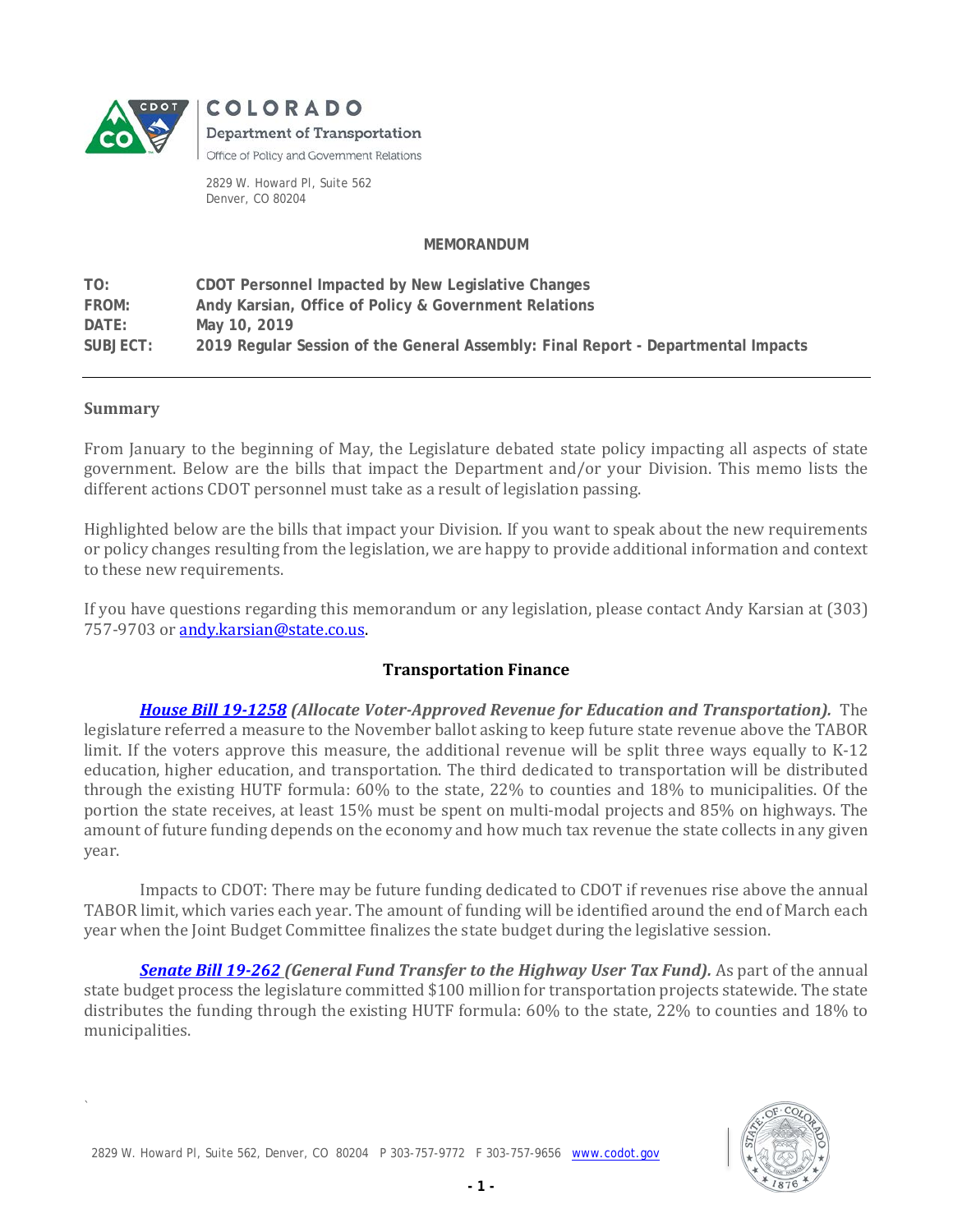Impacts to CDOT: New funding can be used for projects or asset management in the coming fiscal year. Additionally, the local government funding could be used as matching funds for highway or multi-modal projects for the coming year. This funding is on top of the \$105 million from last year's funding bill, and the \$500 million that CDOT gets as the second of four payments from the SB267 funding established in 2017.

*[Senate Bill 19-263](http://leg.colorado.gov/bills/sb19-263) (Delay Transportation Revenue Anticipation Notes Ballot Issue to 2020).* As part of the SB18-001 compromise, legislators agreed to refer a ballot measure to the voters for \$2.3 billion in transportation bonding authority for the 2019 election. Due to the failure of Props 110 and 109, the limited state general funds to repay bond debt, and a desire to not have competing ballot measures on the 2019 ballot, this bill defers the ballot measure question until the 2020 election. It also dedicates \$50 million annually to CDOT for 21 years to help pay for other long term debt on certificates of participation from SB17- 267.

Impacts to CDOT: The delay of the ballot measure ensures the Treasurer will be able to transfer the second SB 267 payment of \$500 million at the beginning of the upcoming fiscal year, instead of delaying it until after an election in November. There is an additional \$50 million from the general fund the department will be able to use for SB 267 debt payments, as well.

### **Project Administration**

*Senate Bill 19-017 (CDOT Right of Way Acquisition Process).* This bill came through the CDOT Efficiency and Accountability committee and the Transportation Legislative Review Committee. It clarifies a Colorado Supreme Court decision and allows CDOT's Chief Engineer to approve CDOT right of way acquisitions that do not involve condemnation. The CDOT Transportation Commission still must approve all the right of way acquisitions that include condemnation.

Impacts to CDOT: The passage of this legislation creates a more efficient way for right of way engineers to report to the Chief Engineer, the Transportation Commission, and the public, right of way acquisition and disposal.

*[Senate Bill 19-076](http://leg.colorado.gov/bills/sb19-076) (CDOT Consulting Engineer Contracts).* As introduced, this bill required CDOT to pay consultants on a fixed bid amount rather than an hourly basis. The Senate amended the bill to ask the CDOT Efficiency and Accountability committee to study the issue over the interim and report back to the Transportation Legislative Review Committee by the end of the year with any policy recommendations.

Impacts to CDOT: The Efficiency and Accountability Committee will be a study of at least five different aspects of how CDOT utilizes consultants on construction projects, which include: fixed bid contracts for consultants, the quality assurance process, CDOT employees becoming consultants, incentives for closing out consultant contracts early, and implementation of project administration goals set with industry in 2015. The Committee will meet at least four times and report back to the legislature at the annual SAMRT hearing early in 2020.

*[Senate Bill 19-196](http://leg.colorado.gov/bills/sb19-196) (Colorado Quality Apprenticeship Act of 2019).* As introduced this bill took a deep dive into how the state writes contracts for vertical and horizontal construction projects. Through negotiations with stakeholders, the sponsors amended the bill to focus on requiring prevailing wage and apprenticeship participation. The amended language exempted CDOT from the new requirements since most CDOT projects include federal money and already require prevailing wages.



`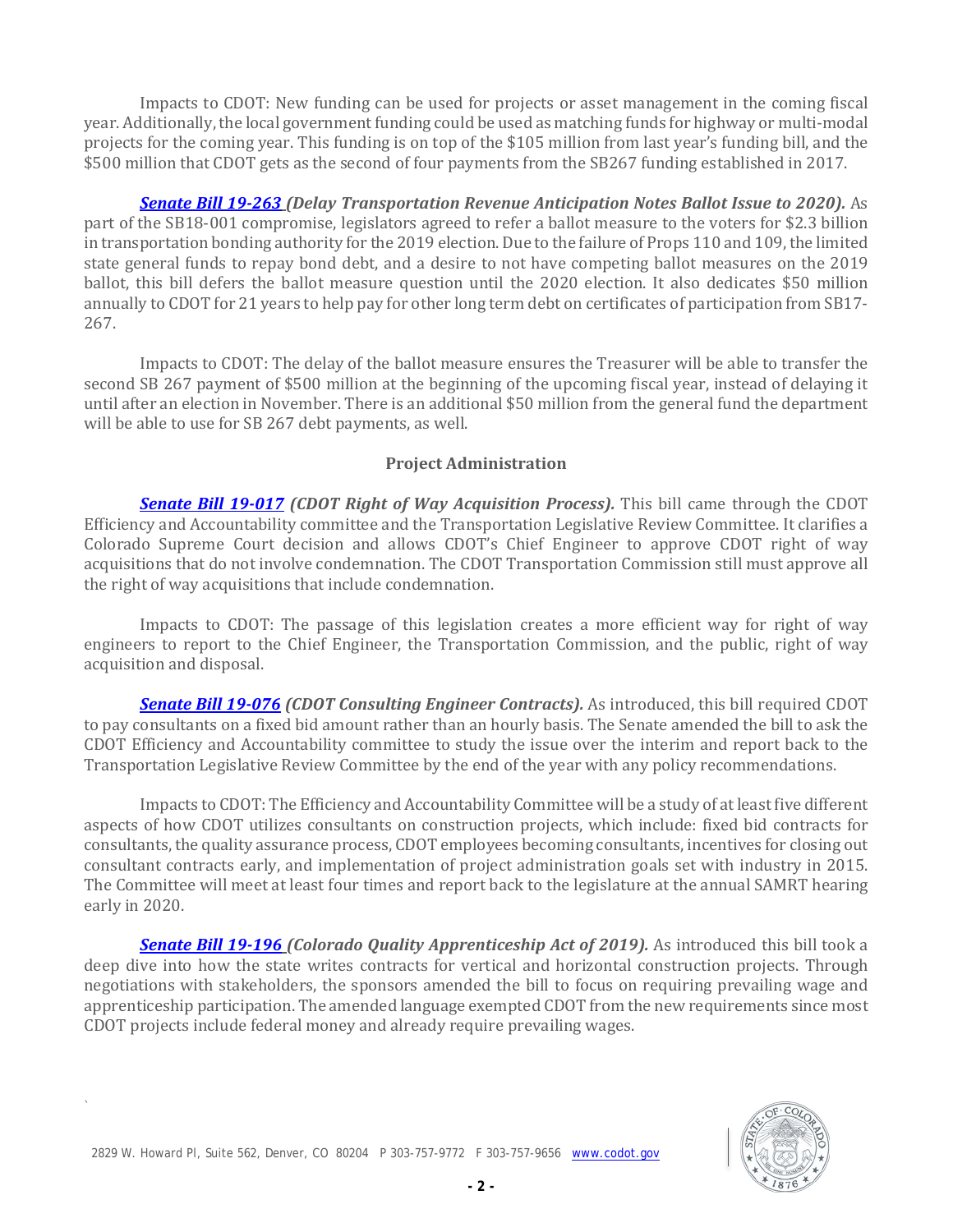Impacts to CDOT: As amended the bill exempts CDOT from most requirements, however, on projects using only state funds, such as FASTER Safety projects, asset management projects or others, CDOT is required to pay prevailing wage.

*[Senate Bill 19-135](http://leg.colorado.gov/bills/sb19-135) (State Procurement Disparity Study).* CDOT will work with the Department of Personnel and Administration (DPA) to conduct a disparity study comparing contracts for minority and disabled owned business to all other contracts. DPA will report back to the legislature the outcomes of the study by December 1, 2020.

Impacts to CDOT: The department will have to work with the Department of Personnel and Administration to provide data about construction contracts and how many are awarded to minority and women owned businesses.

### **Winter Management**

*[House Bill 19–1207](http://leg.colorado.gov/bills/hb19-1207) (Winter Conditions and Traction Control Requirements).* This bill added a requirement for passenger vehicles, in addition to the already covered commercial vehicles, to have one or more of the following during winter months travelling along I-70 in the mountains:

• Tire chains,

`

- An alternative traction device,
- Four-wheel drive with adequate tire tread,
- All wheel drive with adequate tread and/or,<br>• Tires with manufacturer marking for snow/
- Tires with manufacturer marking for snow/mud and adequate tread.

Additionally, relevant stakeholders will meet during the summer to discuss options for enforcement of this new requirement, and CDOT will report back to the legislature the summary and recommendations of the group.

Impacts to CDOT: The bill will tie into the current CDOT rulemaking CDOT on chain law. In addition, the bill allows CDOT more flexibility to approve alternative traction control devices for use on passenger and commercial vehicles. CDOT staff will participate in discussions with stakeholders along the mountain I-70 corridor on how to enforce tread depth and application of traction control devices during the winter months. CDOT will report to the Transportation Legislative Review Committee over the summer about the enforcement conversation.

*[House Bill 19-1265](http://leg.colorado.gov/bills/hb19-1265) (Right of Way for Snowplows in Echelon Formation).* This bill created a traffic offense for vehicles passing snowplows operating in an echelon formation. The offense is \$15-\$100 and up to 3 points.

Impacts to CDOT: Further public education about the importance of snow removal safety hopefully will help reduce aggressive drivers passing CDOT plows during snow removal operations.

## **Hazardous Materials**

*[Senate Bill 19-032](http://leg.colorado.gov/sites/default/files/2019a_032_signed.pdf) (Hazardous Materials Transportation Routing).* The main portion of this bill directs CDOT to convene a stakeholder group to study possible safety and infrastructure changes necessary to allow trucks delivering gas to travel through the EJMT.

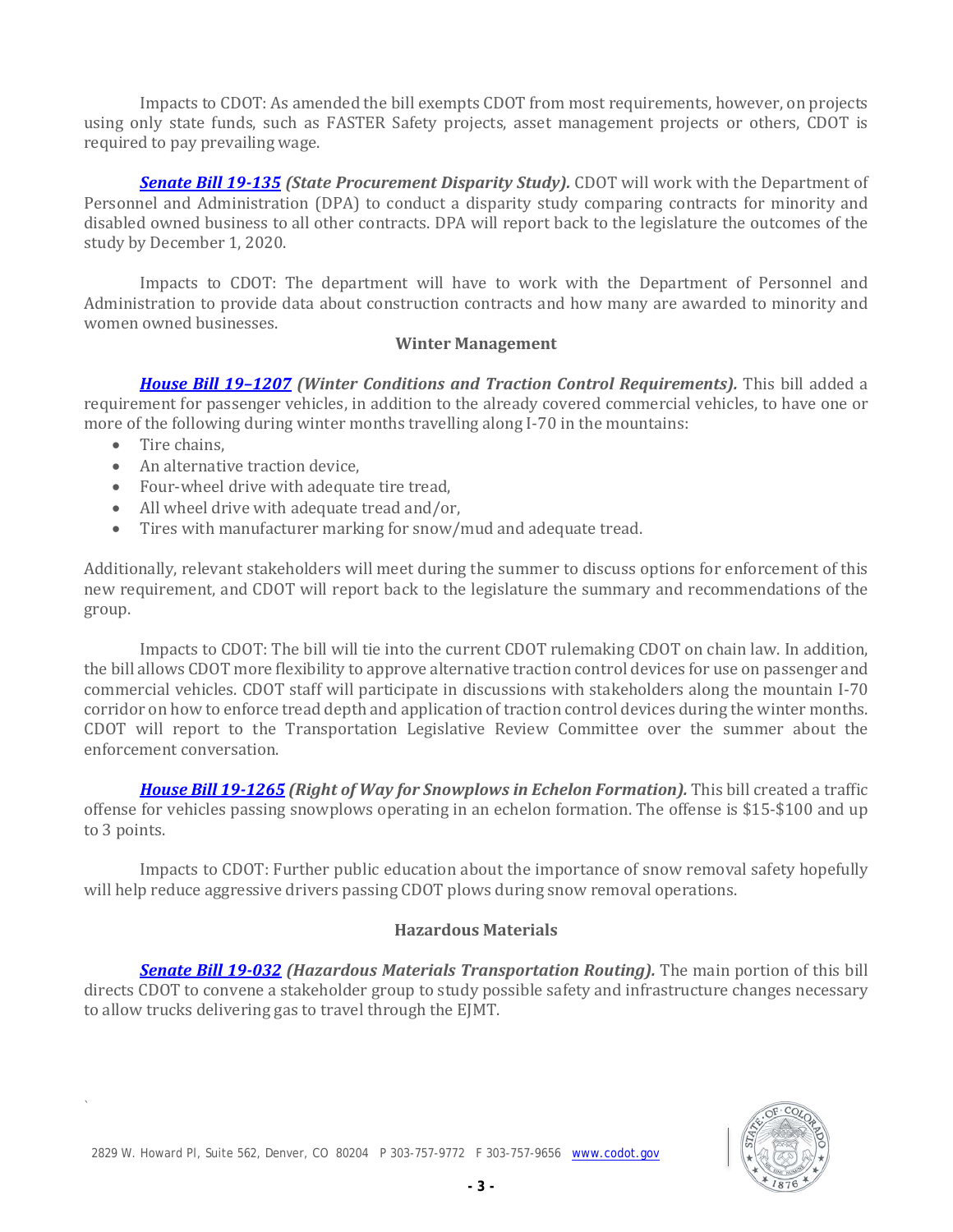Impacts to CDOT: CDOT and stakeholders will meet during the summer of 2019 to discuss possibilities of infrastructure and policy changes that would make transporting hazardous materials safer either through the tunnel or over Loveland Pass. CDOT reports back to the legislature by July 1, 2021.

### **Aeronautics**

*[House Bill 19-1209](http://leg.colorado.gov/sites/default/files/2019a_1209_signed.pdf) (Aeronautical Reporting Requirements).* This bill clarifies outdated reporting requirements for intrastate air carriers and the Colorado Aeronautics Board.

Impacts to CDOT: Prevents unnecessary enforcement by the Board and promotes more reporting efficiency for air carriers.

## **Emerging Industries**

*[Senate Bill 19-239](http://leg.colorado.gov/bills/sb19-239) (Study to Address Impacts of Transportation Changes).* Under this bill a large group of stakeholders will convene to examine the impacts of existing and emerging technologies on transportation. The study will examine the impacts of transportation network companies (Lyft, Uber), peer to peer sharing, other car sharing, rental companies, and taxis. The working group will also discuss existing efforts to address the increase of deliveries to homes stemming from consumers ordering more online goods.

Impacts to CDOT: The working group will meet multiple times during the summer of 2019. The group reports findings and recommendations to CDOT by November 1, 2019, and CDOT reports recommendations to the legislature at the annual SMART hearing in early 2020. CDOT shall promulgate rules implementing any legislation passed resulting from the study's recommendations by October 1, 2020.

# **Electric Vehicles**

## *[Senate Bill 19-077](http://leg.colorado.gov/sites/default/files/documents/2019A/bills/2019a_077_rer.pdf) (Public Utility Implementation of an Electric Vehicle Infrastructure*

*Program*) This legislation allows a public utility to provide charging stations as a regulated or unregulated service and requires utilities to file an application for a program to support transportation electrification every 3 years starting in 2020 that may include investments or incentives, rates or programs, and customer outreach and education.

Impacts to CDOT: Ongoing collaboration with industry partners, the Public Utility Commission and the Colorado Energy Office on development of EV infrastructure.

*[House Bill 19-1198](http://leg.colorado.gov/sites/default/files/2019a_1198_signed.pdf) (Powers and Duties of the Electric Vehicle Grant Fund)* This bill provides more flexibility in how the Colorado Energy Office uses the Electric Vehicle Grant Fund by allowing funds for administration of charging station grants and offset charging station operating costs. It also requires that these funds be continuously appropriated to the Colorado Energy Office.

Impacts to CDOT: Ongoing partnership with the Colorado Energy Office on planning and implementation of additional electric vehicle infrastructure.

*[House Bill 19-1159](http://leg.colorado.gov/sites/default/files/documents/2019A/bills/2019a_1159_rer.pdf) (Modifications to the Income Tax Credits for Innovative Motor Vehicles)* Legislators passed this bill which updates and extends the existing income tax credits for the purchase or lease of alternative fuel vehicles to the end of 2025. It also allows ride-sharing companies to claim the full tax credit if drivers use alternative fuel vehicles under a short-term rental program.



`